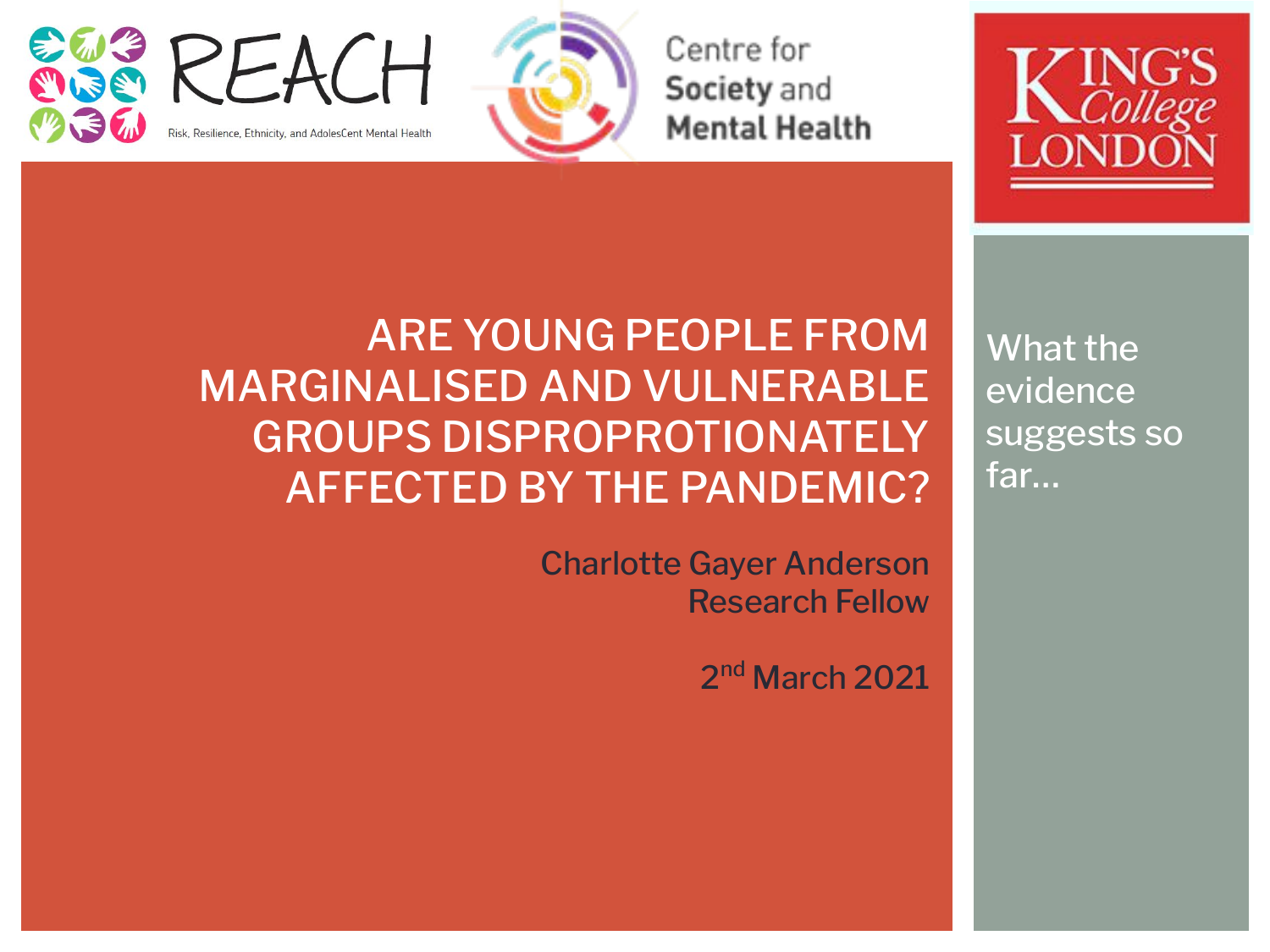# OUTLINE

Are young people from marginalised and vulnerable groups disproportionately affected by the pandemic? What the evidence in the UK tells us so far for:

- Black, Asian and Minority Ethnic individuals
- Those in socioeconomically deprived families
- Individuals with Special Educational Needs and Difficulties
- Question 1: Question 2: • Those with pre existing mental health conditions

During the pandemic, do individuals from vulnerable groups experience more/greater mental health difficulties?





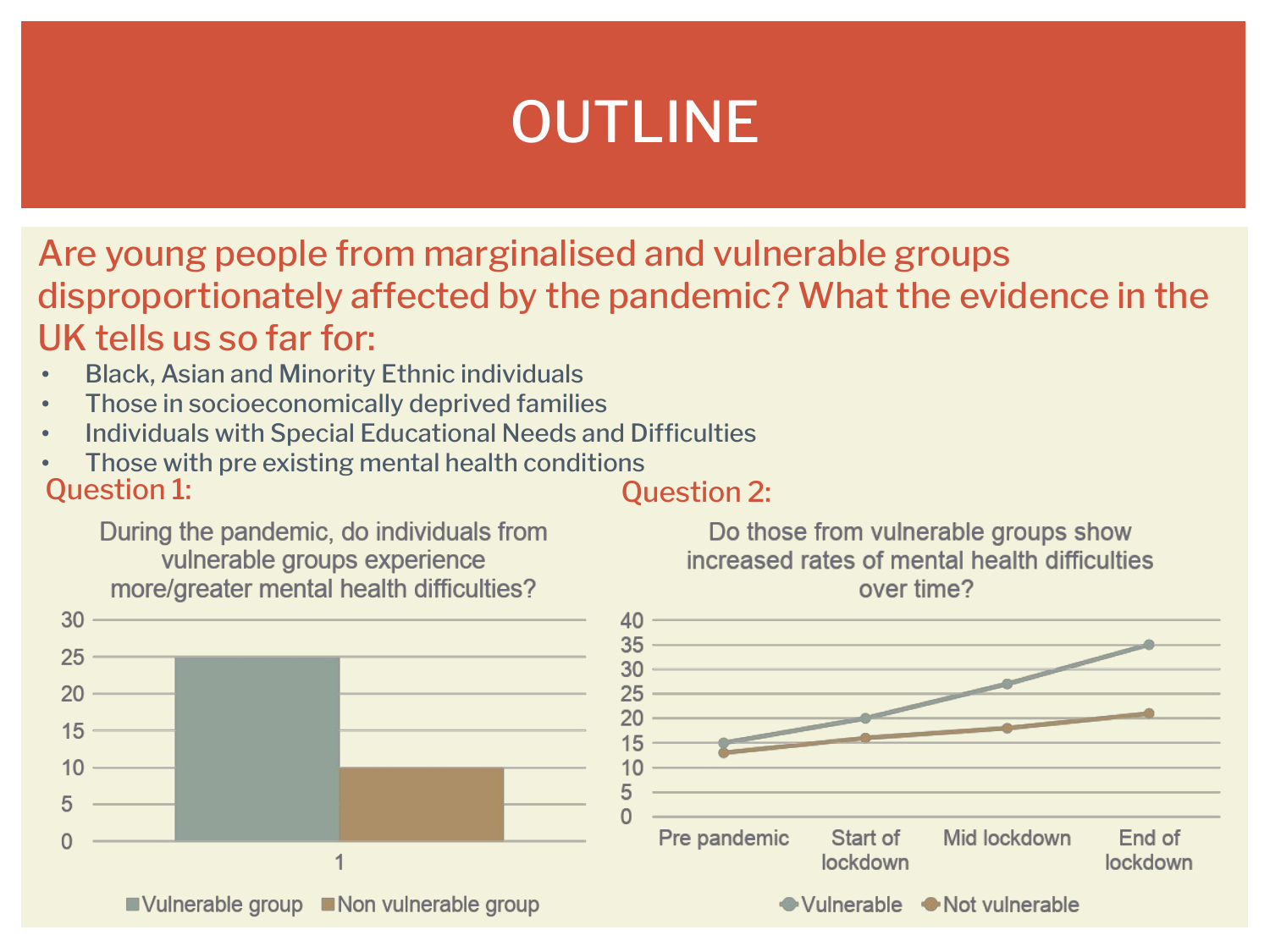### CHILDREN & ADOLESCENTS … from Black, Asian, Minority Ethnic **Groups**

# Context

Pre-pandemic, people from Black, Asian, Minority ethnic groups in the UK more likely to experience mental health difficulties and have problems accessing care

# : **Better outcome**

**s**

**Emotional difficulties**  (NHS Digital)

### **No differences**

**Emotional difficulties, Behavioural difficulties; Self-Harm**; **Wellbeing; Covid-19 worries; Covid-19 trauma; Covid-19 coping**;

(C19PRC; Children's Society; Co**-**Space [Raw et al.]; IFS; Widnall et al; YOU**-**Cope

### **Worse outcomes**

**Emotional difficulties**; **Self-Harm**

(C19PRC; CCOPEY; DfE; Kooth)

### **Trends over time:**

- **• Pre to post lockdown:** no difference (Widnall et al., 2020; NHS Digital, 2020)
- **• During pandemic:** no difference (Co**-**Space, Raw et al., preprint)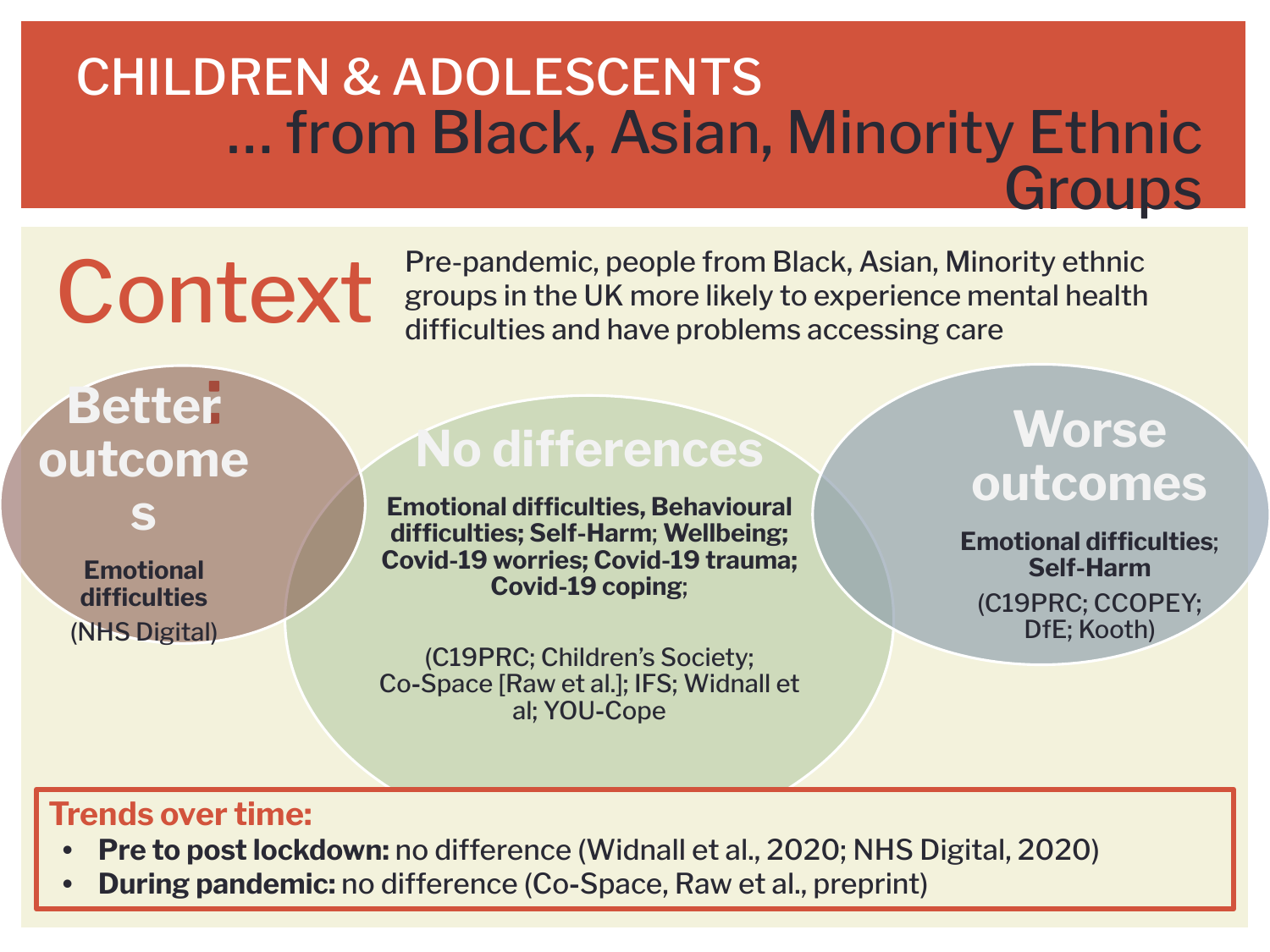### CHILDREN & ADOLESCENTS … in socioeconomically deprived families

Context: Vulnerable socioeconomic groups have experienced more<br> **Context:** financial pressures, worse housing conditions, and greater<br>
health risks throughout the pandemic financial pressures, worse housing conditions, and greater health risks throughout the pandemic

### **No differences**

**Emotional difficulties**; **Covid-19 worries**; **Happiness**; **Coping**  (Bignardi et al; Children's Society; ONS; Widnall et al)

### **Worse outcomes**

**Emotional difficulties; Behavioural difficulties**; **Covid-19 worries; Happiness**; **Life satisfaction; Wellbeing**

(Children's Society; Co-SPACE [Raw et al., Suppl. Report 6]; DfE; ImpactEd; NHS Digital; ONS)

### **Trends over time:**

- **• Pre to post lockdown:** no difference (Widnall et al., 2020); greater increases in depression among children from *higher* income families (Wirral Child Health & Development Study [Wright et al, 2021]
- **• During pandemic:** children from low income families showed a *slower* rate of increase in conduct problems than those from higher income families (Co**-**Space, Raw et al., preprint)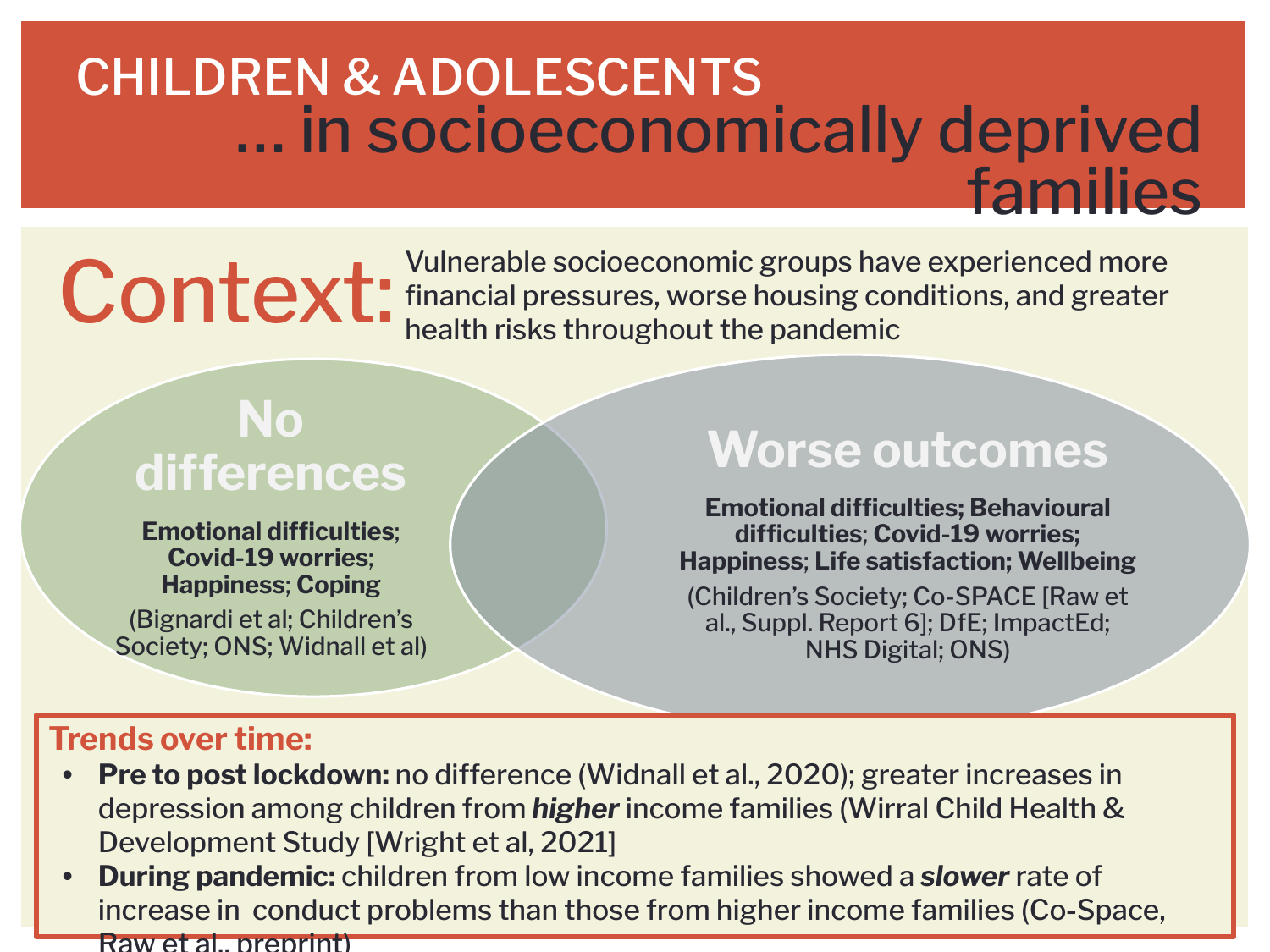### CHILDREN & ADOLESCENTS … with special educational needs or difficulties

Context: Pre-pandemic, children with SEND report increased mental<br>impacted disproportionately due to changes in routines and health difficulties. With school closures, this group may be impacted disproportionately due to changes in routines and/or not being able to access the same levels of support.

### **Worse outcomes**

**Emotional difficulties Behavioural difficulties**; W**ellbeing**; **Life satisfaction**; **Happiness**;

(Co-SPACE [Raw et al.]; DfE; ImpactEd; Nonweiler et al.; ONS; Widnall et al.);

### **Trends over time:**

- **• Pre to post lockdown:** Anxiety *stable* among SEND children, but reduced in non-SEND children (Widnall et al., 2020).
- **• During lockdown:**
	- Greater *decreases* in emotional problems among SEND children in first four months of pandemic (Co-SPACE; Raw et al, preprint);
	- Greater *increases* in anxiety among 16-24 year olds with disabilities (ONS, 2020)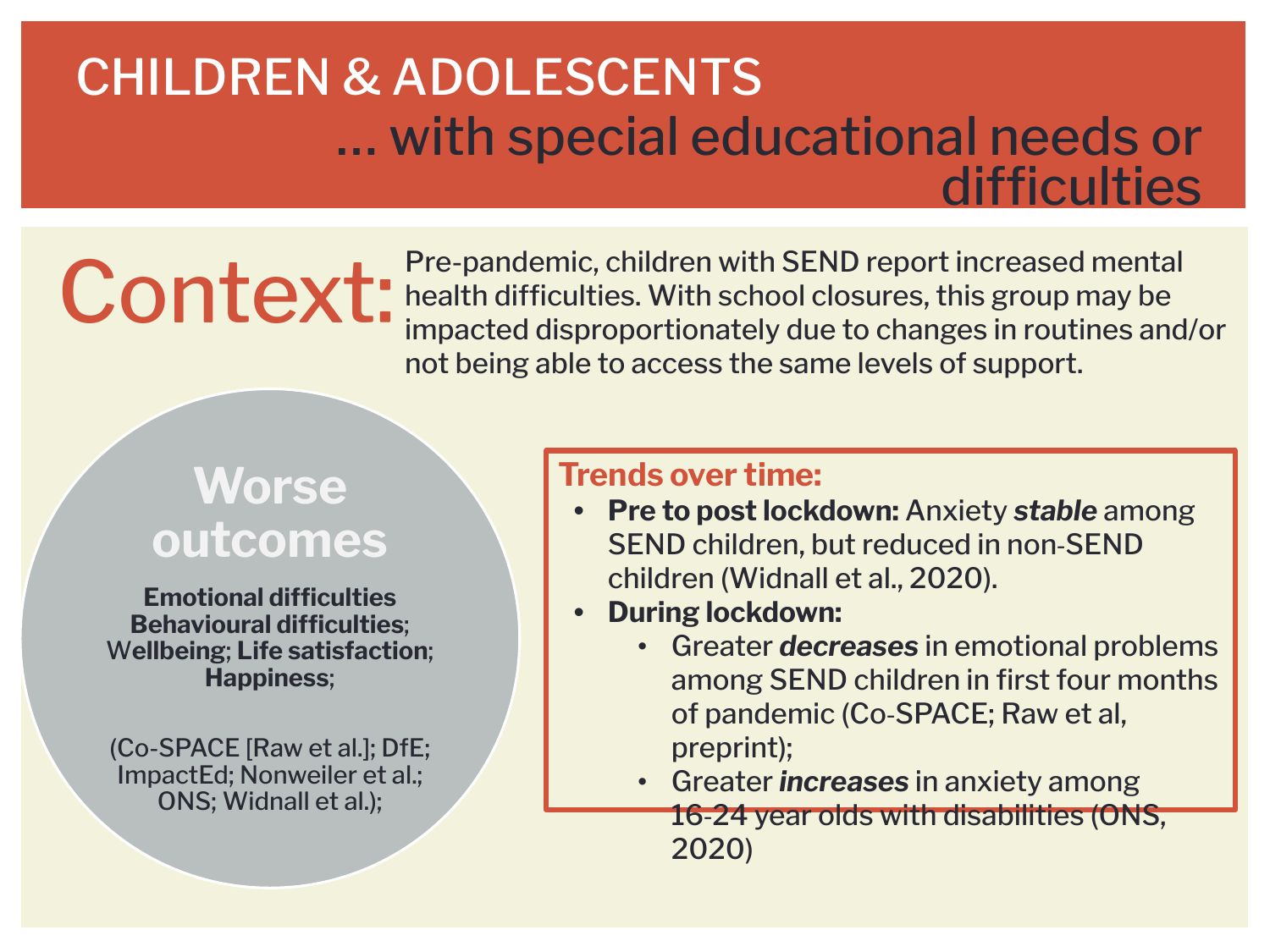### CHILDREN & ADOLESCENTS … with pre-existing mental health conditions

**Context:** Postulated that individuals who have a history of mental health<br>difficulties prior to the start of the pandemic would fare worse<br>during the pandemic. difficulties prior to the start of the pandemic would fare worse during the pandemic.

### **Worse outcomes**

**Emotional Difficulties**; **Behavioural difficulties**; **Self Harm**; **Life being worthwhile**; **Life satisfaction**

(Co-SPACE [Report 4]; Mind; NHS Digital; WCHDS [Wright et al.]; You-COPE)

### **Trends over time:**

• Greater increases in emotional and/or behavioural difficulties among children *without* prior mental health difficulties compared to children with prior mental health difficulties (Wirral Child Health & Development Study [Wright et al, 2021]; CoSpace [Report 4, Pearcey et al. 2020])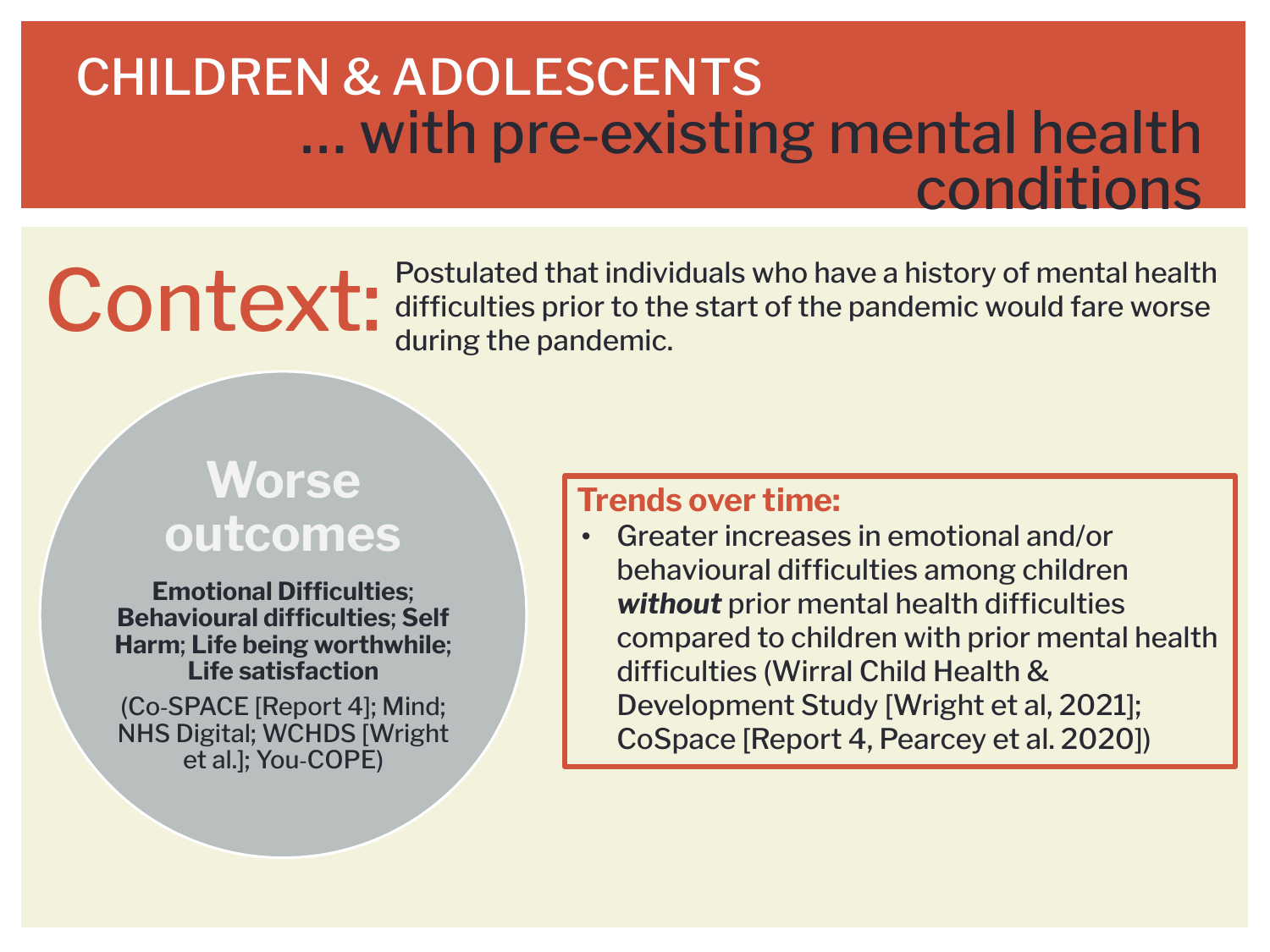### **CONCLUSIONS**

- During the pandemic: Greater mental health difficulties in children with: i) Special Educational Needs and Disabilities, ii) with a history of mental health difficulties, iii) from more socioeconomically deprived families.
- Trends over time: Research is sparse and mixed!
- Require longitudinal studies, ideally with pre-pandemic data, representative samples, using standardised measurement tools,
- Unfortunately, data is even more scarce exploring the relative impact of pandemic among other vulnerable groups, e.g. LGBTQ+ young people, children & young people who are migrants, asylum seekers or refugees, and those living in secure children's homes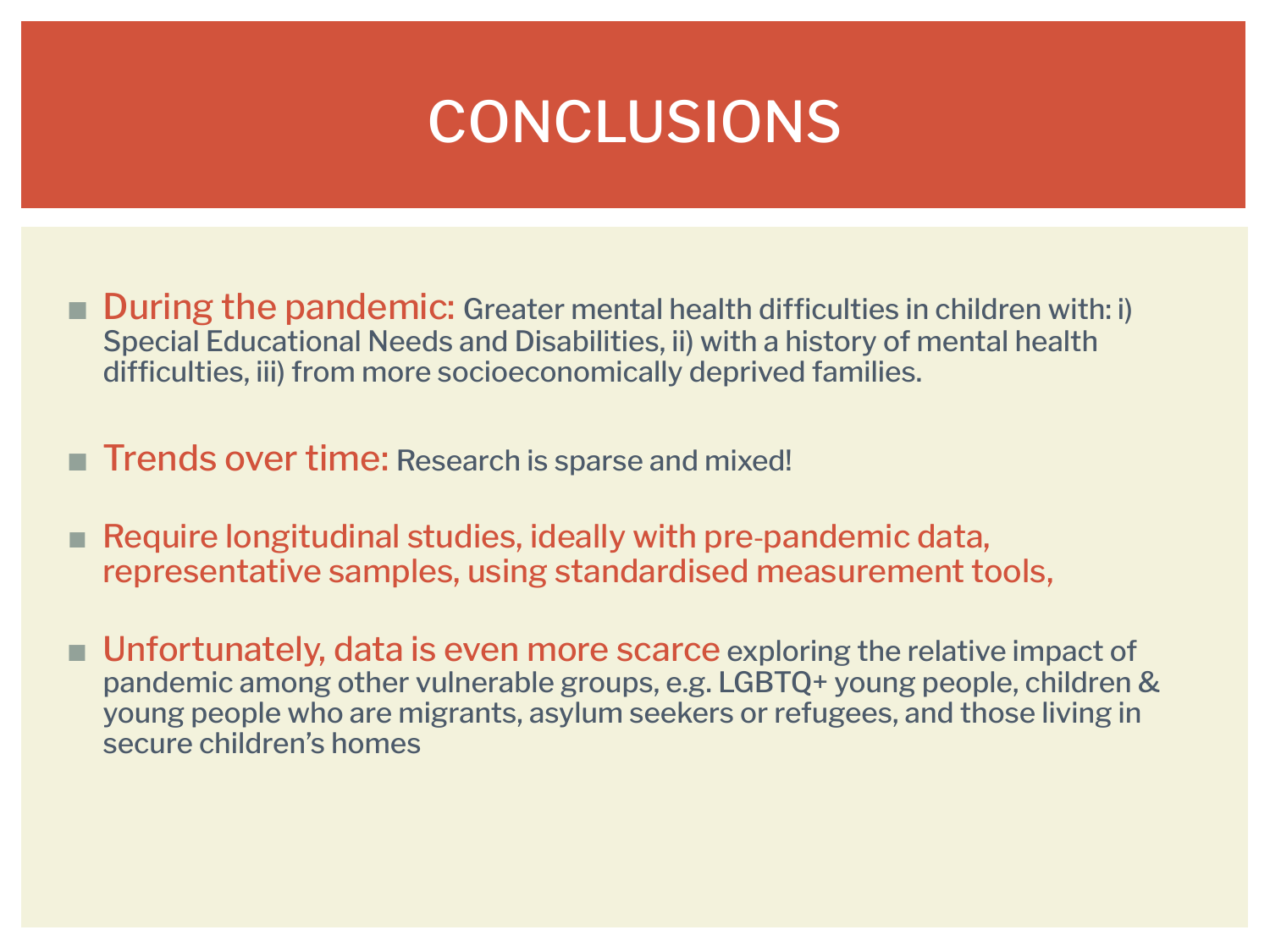### TIMELINE OF EVENTS & RESEARCH

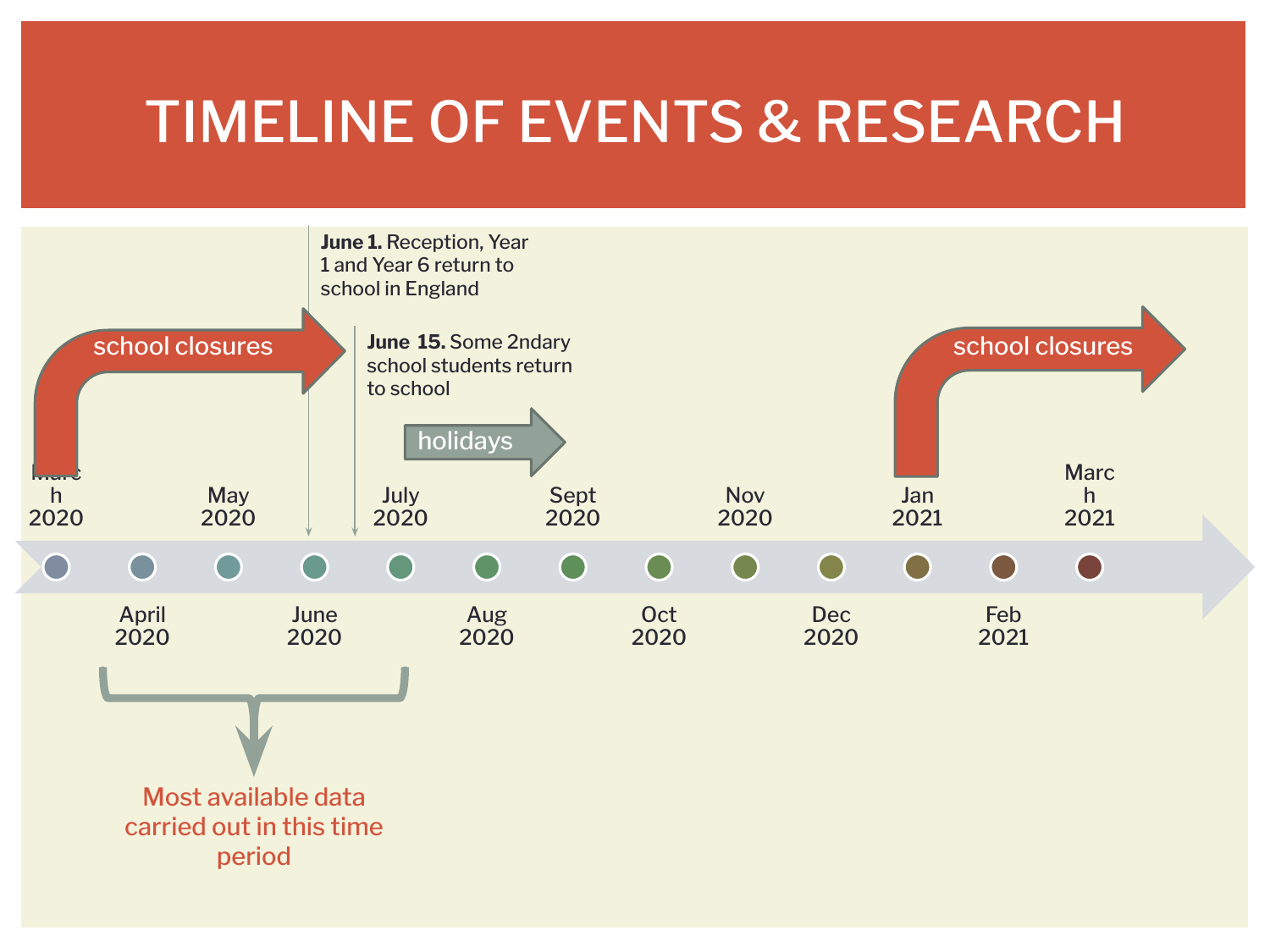# REFERENCES (1)

- C19PRC; Levita et al. (2020). [Non-representative UK sample of ~2,000 13-24 yr olds, data collected April 2020]
- $\blacksquare$  CCopeY; Dewa et al. (2021). [Non-representative UK sample of ~800 16-24 yr olds, data collected April/May 2020]
- Co-Space. [Non-representative UK sample of ~3000 parents, & 570 11-16 yr olds, data collection ongoing, from March 2020]
- **Department for Education. State of the Nation (2020). [Non-representative UK** survey of ~2000 parents & children aged 5-16 yrs, data collected May/June 2020]
- **Institute for Fiscal Studies. Banks & Xu. (2020).** [Analysis of UKHLS sample including ~1300 16-24 yrs, data collected April 2020]
- ImpactEd. Interim data summary  $(2020)$ . [Non-representative survey of  $\sim$ 7,350 6-18 yr olds, data collected May/June 2020]
- $\blacksquare$  Kooth. [~42,000 active users of the digital mental health platform, data collated March to May 2020]
- **Mind Survey. (2020).** [Non representative cross-sectional survey of  $\sim$ 1,917 13-24 yrs, data collected April/May 2020]
- **NHS Digital. Mental Health of Children & Young People. (2020). [Longitudinal** sample of ~3,570 5-22 yr olds in England, weighted for improved representativeness, data collected in 2017 and July/August 2020)